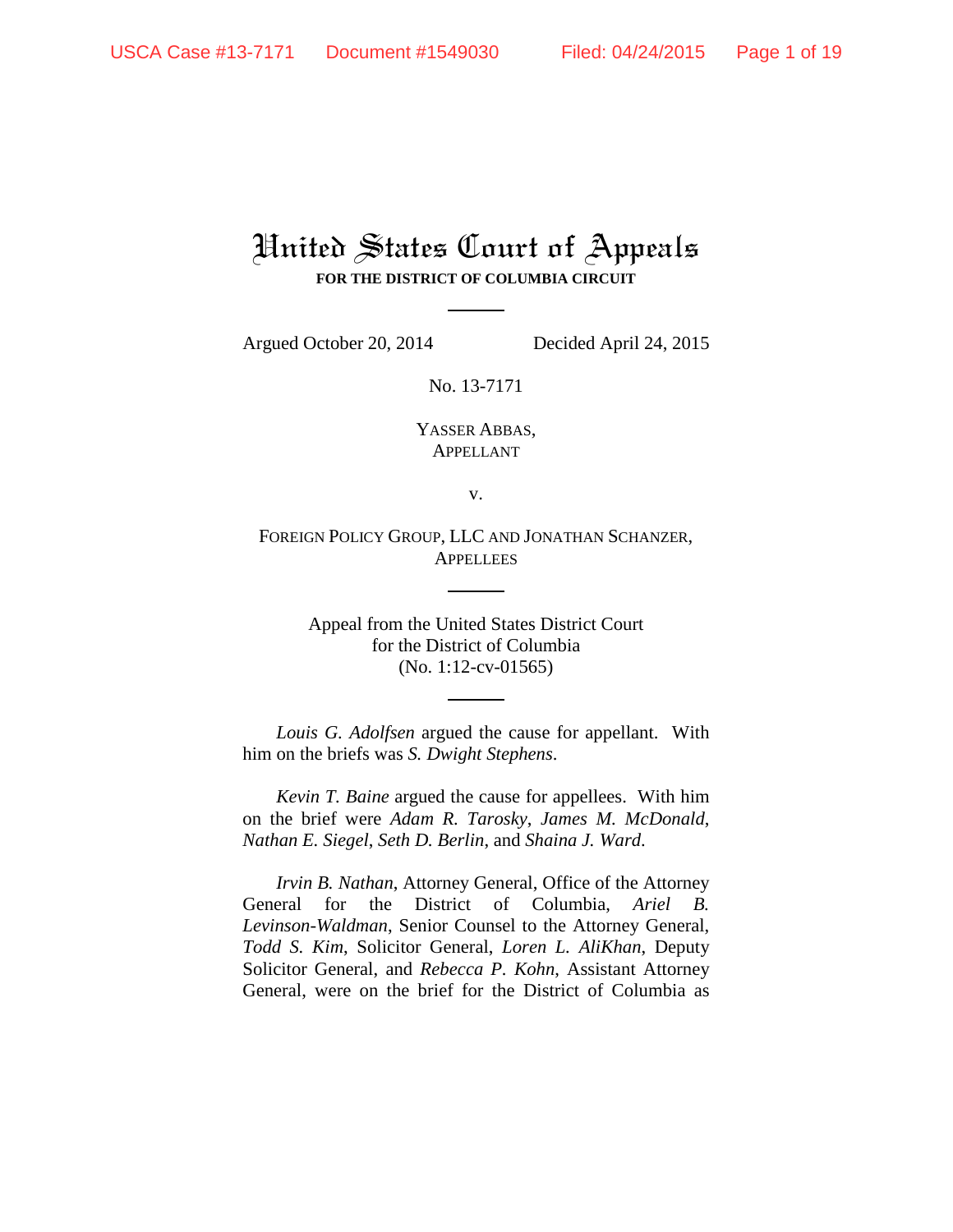$\mathcal{L}$ 

*amicus curiae* in support of the District of Columbia Anti-SLAPP Act's applicability in federal diversity cases.

*Laura R. Handman*, *Alison Schary*, *Thomas R. Burke*, *Richard A. Bernstein*, *Kevin M. Goldberg*, *Karen Kaiser*, *Jonathan Bloom*, *Randy L. Shapiro*, *Jonathan D. Hart*, *Mark H. Jackson*, *Jason P. Conti*, *Jacob P. Goldstein*, *Oscar Grut*, *David Giles*, *Susan E. Seager*, *Barbara W. Wall*, *Jonathan Donnellan*, *Kristina Findikyan*, *Karole Morgan-Prager*, *Juan Cornejo*, *Sandra S. Baron*, *Kathleen A. Hirce*, *Charles D. Tobin*, *Mickey H. Osterreicher*, *Greg Lewis*, *Denise Leary*, *Ashley Messenger*, *Susan Weiner*, *David E. McCraw*, *Mark H. Jackson*, *Kurt Wimmer*, *Richard J. Tofel*, *Bruce D. Brown*, *Gregg P. Leslie*, *Gail Gove*, *Bruce W. Sanford*, *Laurie A. Babinski*, *Karen H. Flax*, *Julie Xanders*, *Ed Lazarus*, *John B. Kennedy*, and *James A. McLauglin* were on the brief for *amici curiae* Media Organizations in support of appellees.

Before: KAVANAUGH and SRINIVASAN, *Circuit Judges*, and EDWARDS, *Senior Circuit Judge*.

Opinion for the Court filed by *Circuit Judge* KAVANAUGH.

KAVANAUGH, *Circuit Judge*: Yasser Abbas is the son of current Palestinian leader Mahmoud Abbas. In 2012, the Foreign Policy Group published an article on its website about Yasser Abbas and his brother Tarek. At the outset, the article asked two questions: "Are the sons of the Palestinian president growing rich off their father's system?" and "Have they enriched themselves at the expense of regular Palestinians – and even U.S. taxpayers?"

In response to the questions posed in the article, Yasser Abbas filed suit in the U.S. District Court for the District of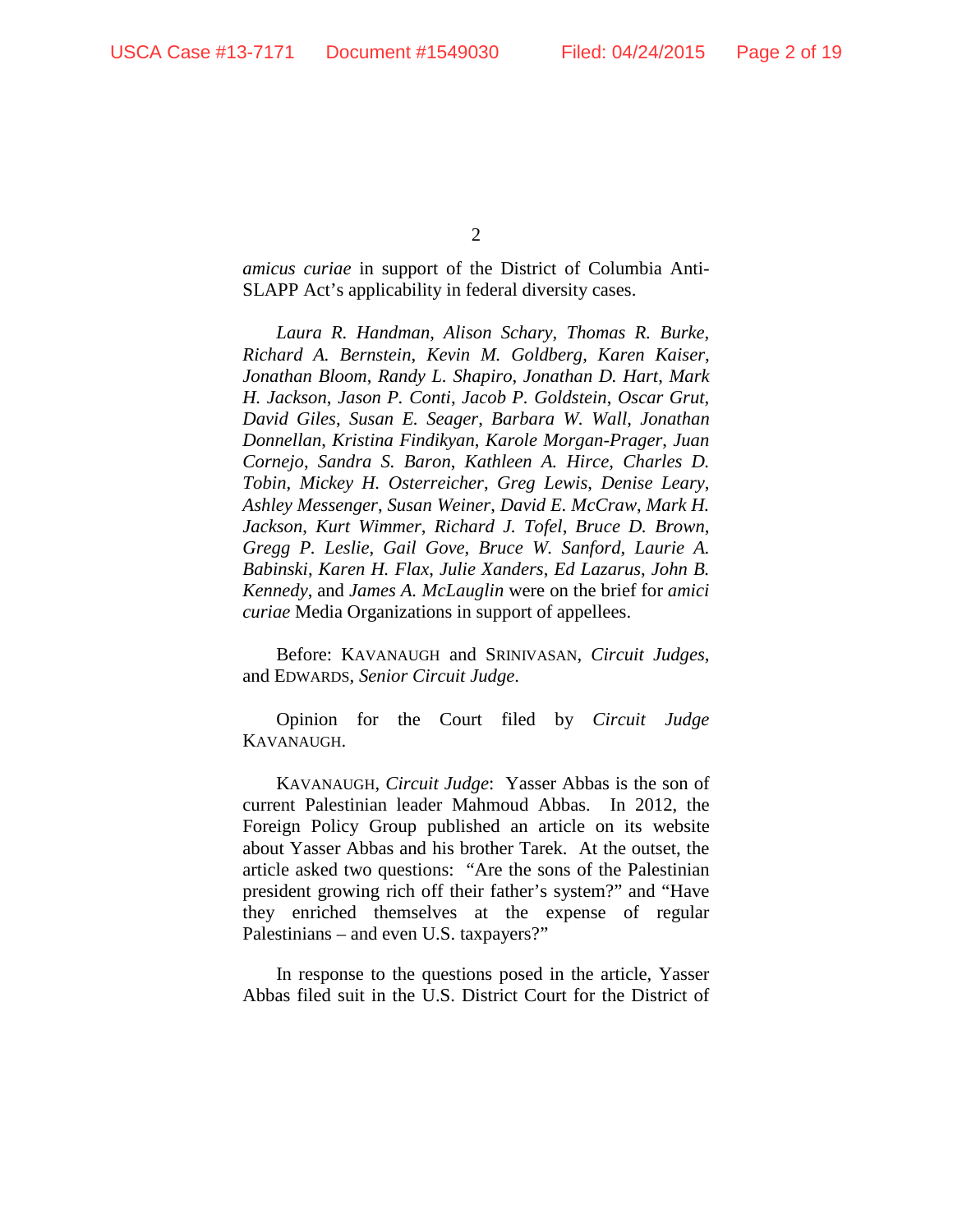Columbia against the Foreign Policy Group and the article's author, Jonathan Schanzer. Abbas alleged defamation under D.C. law. But the D.C. Anti-Strategic Lawsuits Against Public Participation Act of 2010 (known as the Anti-SLAPP Act) requires courts, upon motion by the defendant, to dismiss defamation lawsuits that target political or public advocacy, unless the plaintiff can show a likelihood of success on the merits. Applying the D.C. Anti-SLAPP Act, the District Court dismissed Abbas's defamation complaint.

Abbas now appeals. He contends that a federal court exercising diversity jurisdiction may not apply the D.C. Anti-SLAPP Act's special motion to dismiss provision. In Abbas's view, the D.C. provision makes it easier for defendants to obtain dismissal of a case before trial than the more plaintifffriendly standards in Rules 12 and 56 of the Federal Rules of Civil Procedure. Citing the Supreme Court's decision in *Shady Grove Orthopedic Associates, P.A. v. Allstate Insurance Co.*, 559 U.S. 393 (2010), Abbas says we must follow the Federal Rules, not the D.C. Anti-SLAPP Act, in this federal court proceeding. We agree with Abbas on that point. But we affirm the District Court's judgment on an alternative ground: Under Federal Rule 12(b)(6), Abbas's allegations do not suffice to make out a defamation claim under D.C. law.

I

## A

Many States have enacted anti-SLAPP statutes to give more breathing space for free speech about contentious public issues. Those statutes "try to decrease the 'chilling effect' of certain kinds of libel litigation and other speech-restrictive litigation." Eugene Volokh, *The First Amendment and Related Statutes* 118 (5th ed. 2014). The statutes generally

<sup>3</sup>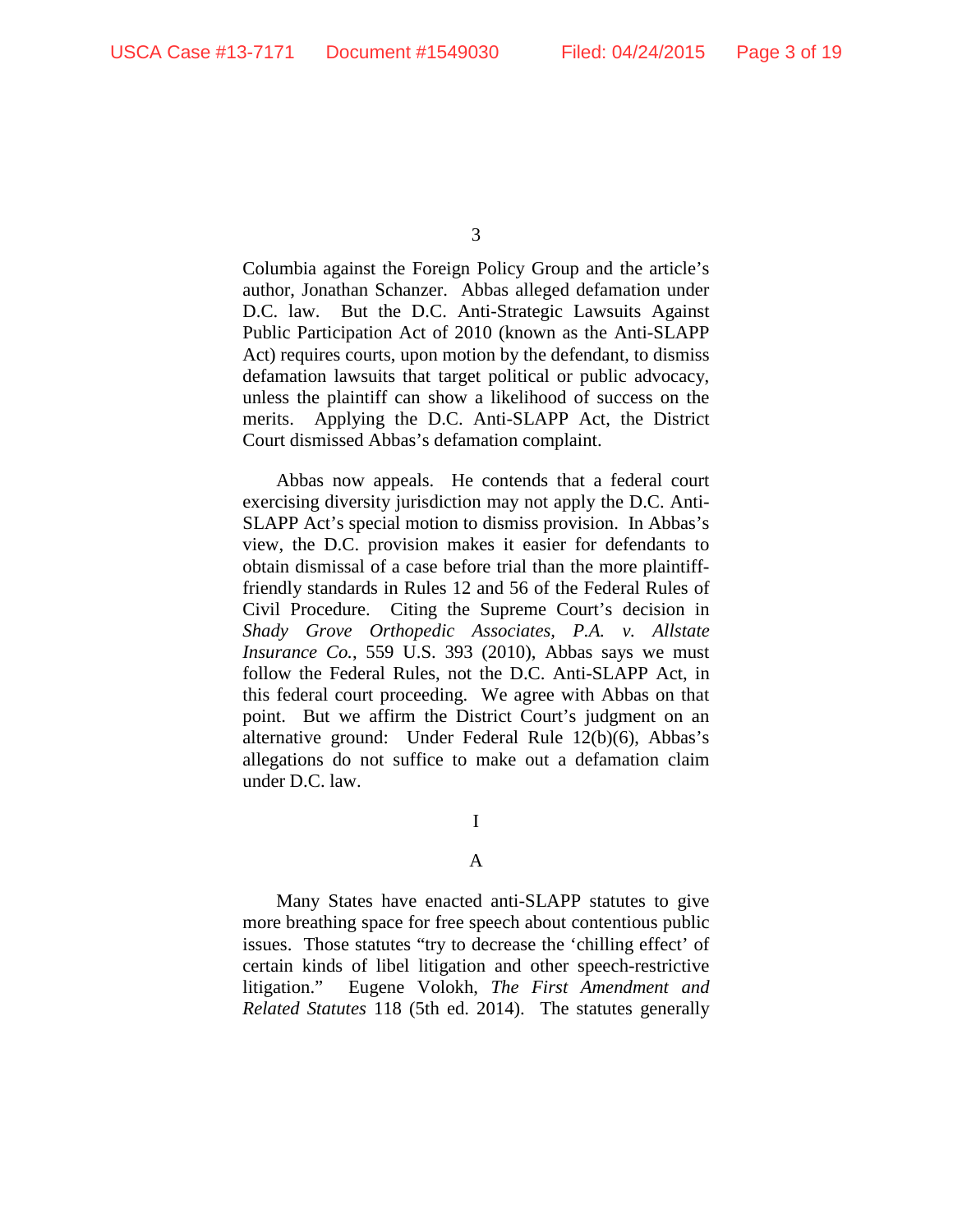accomplish that objective by making it easier to dismiss defamation suits at an early stage of the litigation.

Like the various States' anti-SLAPP laws, the D.C. Anti-SLAPP Act makes it easier for defendants sued for defamation and related torts to obtain quick dismissal of harassing lawsuits. The D.C. Council passed the Act in 2010 in response to what the Council described as an upsurge in "lawsuits filed by one side of a political or public policy debate aimed to punish or prevent the expression of opposing points of view." Council of the District of Columbia, Committee on Public Safety and the Judiciary, Report on Bill 18-893, at 1 (Nov. 18, 2010).

Under the Act as relevant here, a defendant may file a special motion to dismiss "any claim arising from an act in furtherance of the right of advocacy on issues of public interest." D.C. Code § 16-5502(a). To obtain dismissal, the defendant first must make a "prima facie showing that the claim at issue arises from an act in furtherance of the right of advocacy on issues of public interest." *Id.* § 16-5502(b). If the defendant makes that prima facie showing, then the plaintiff must demonstrate that "the claim is likely to succeed on the merits." *Id.* If the plaintiff makes that showing, the defendant's special motion to dismiss must be denied. Otherwise, the special motion to dismiss must be granted. *See id.* (As we will see, that likelihood of success requirement is important to this case.) While a special motion to dismiss is pending, discovery is stayed except for limited purposes. *Id.* § 16-5502(c). A defendant who prevails on a special motion to dismiss may recover the costs of litigation, including reasonable attorney's fees. *Id.* § 16-5504(a).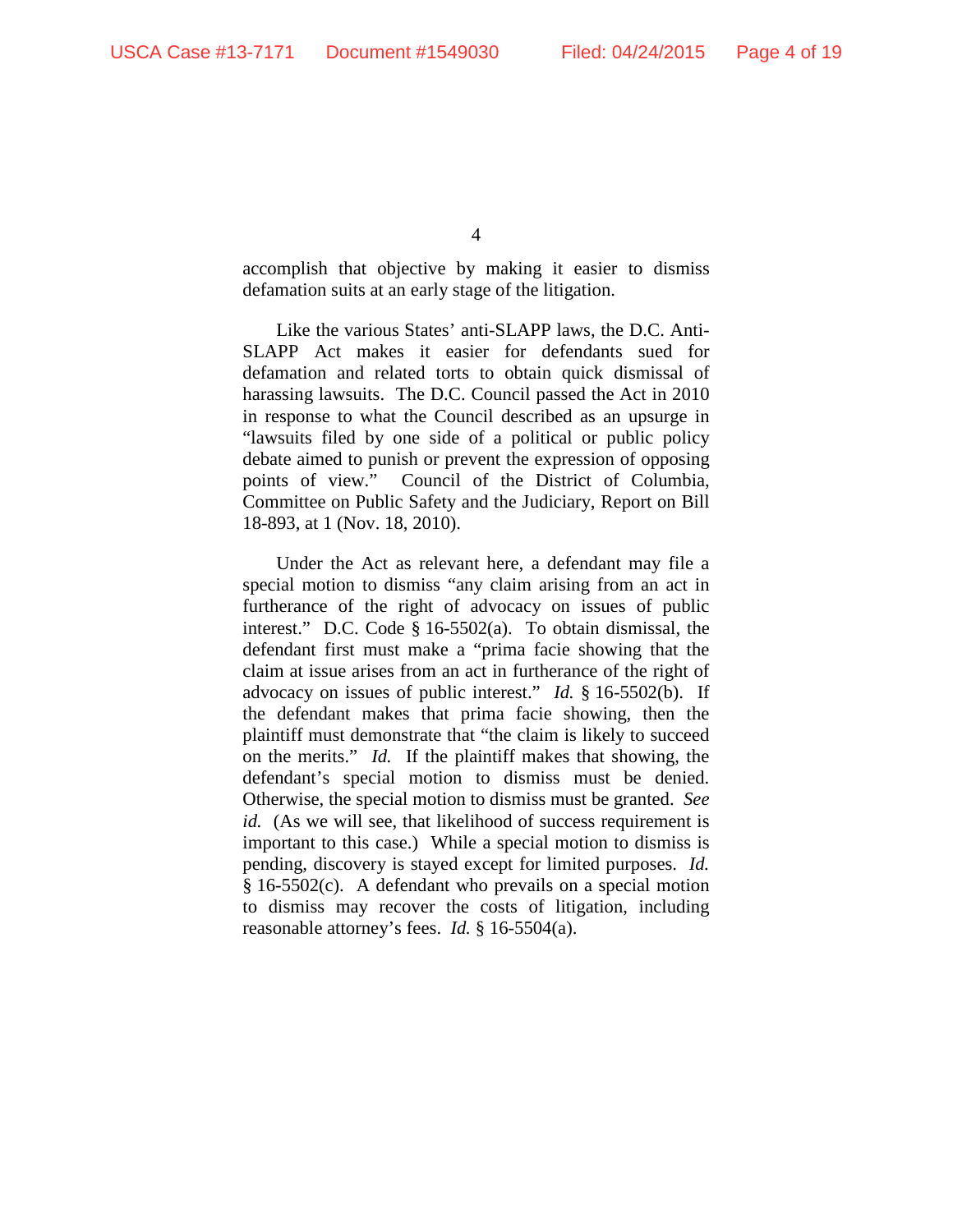B

Yasser Abbas is the son of Palestinian leader Mahmoud Abbas and is a businessman with substantial commercial interests in the Middle East. Yasser Abbas and his brother Tarek were featured in "The Brothers Abbas," an article by Jonathan Schanzer published by Foreign Policy Group on its website.

Schanzer's article addresses the Abbas brothers' wealth and its possible sources. The article's subtitle poses a question: "Are the sons of the Palestinian president growing rich off their father's system?" The first paragraph asks a similar question: "Have they enriched themselves at the expense of regular Palestinians – and even U.S. taxpayers?"

The article recounts allegations of corruption that a former economic advisor to Yasir Arafat made against Mahmoud Abbas. It then describes the "conspicuous wealth" of Yasser and Tarek Abbas. Noting that the brothers' success "has become a source of quiet controversy in Palestinian society," the article describes their credentials and business ventures in some detail. In discussing Yasser Abbas, the article acknowledges that the "president's son is certainly entitled to do business in the Palestinian territories. But the question is whether his lineage is his most important credential – a concern bolstered by the fact that he has occasionally served in an official capacity for the Palestinian Authority." Finally, the article notes that "the Abbas brothers have largely dropped out of sight," but that Palestinians continue to whisper about the source of the brothers' success.

In response to the article, Yasser Abbas filed a D.C.-law defamation suit in the U.S. District Court for the District of Columbia against the Foreign Policy Group and Schanzer.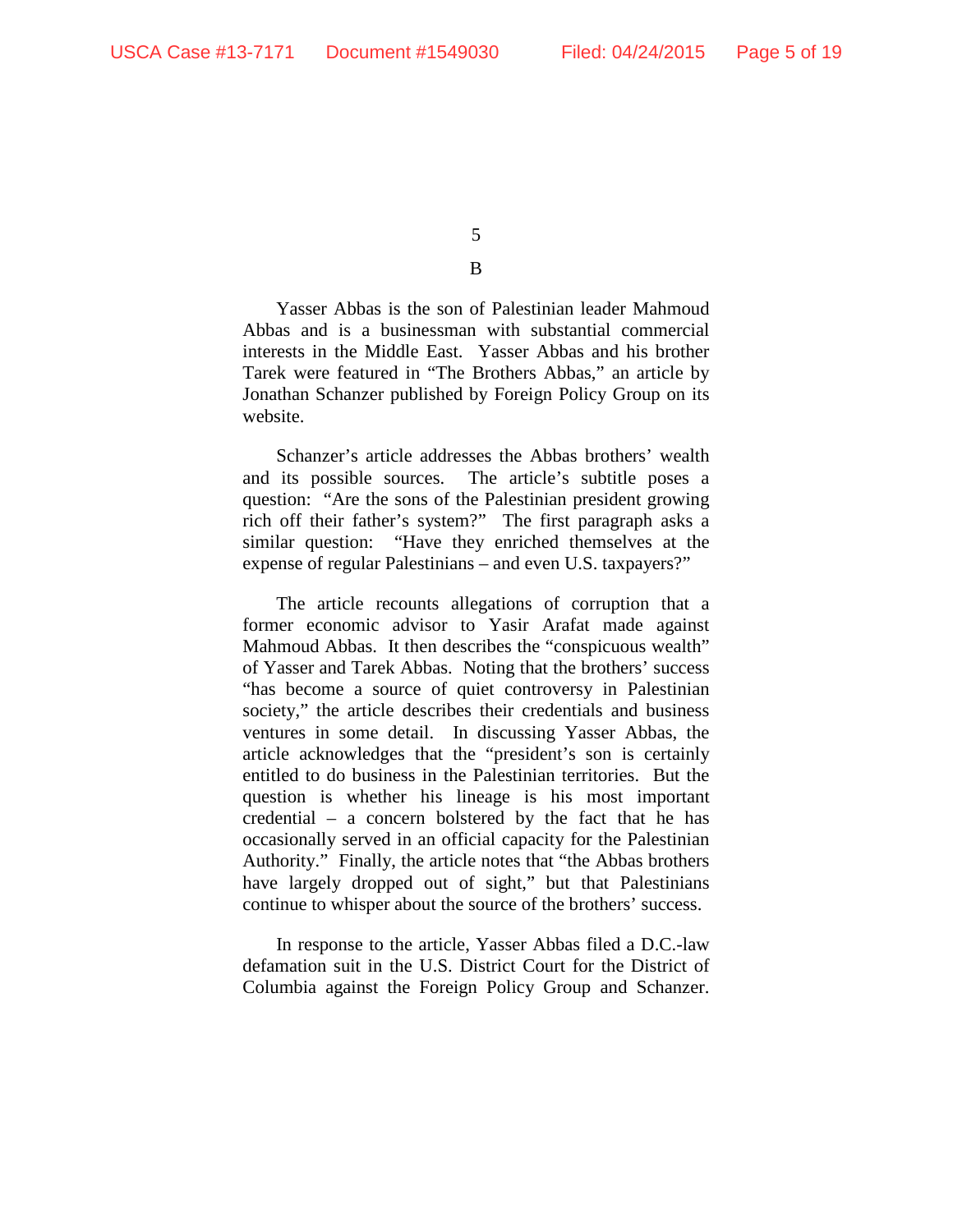Abbas's defamation claims rest on the two questions posed at the outset of the article. *See* Compl. ¶¶ 46-94.

The Foreign Policy Group and Schanzer moved to dismiss the complaint under the special motion to dismiss provision of the D.C. Anti-SLAPP Act. They also moved to dismiss under Federal Rule of Civil Procedure 12(b)(6). The District Court granted the defendants' special motion to dismiss under the D.C. Anti-SLAPP Act, dismissed Abbas's complaint with prejudice, and denied the defendants' Rule 12(b)(6) motion as moot. *Abbas v. Foreign Policy Group, LLC*, 975 F. Supp. 2d 1, 20 (D.D.C. 2013). Abbas promptly appealed.

II

The first issue before the Court is whether a federal court exercising diversity jurisdiction may apply the D.C. Anti-SLAPP Act's special motion to dismiss provision. The answer is no. Federal Rules of Civil Procedure 12 and 56 establish the standards for granting pre-trial judgment to defendants in cases in federal court. A federal court must apply those Federal Rules instead of the D.C. Anti-SLAPP Act's special motion to dismiss provision.

A

A federal court exercising diversity jurisdiction should not apply a state law or rule if (1) a Federal Rule of Civil Procedure "answer[s] the same question" as the state law or rule and (2) the Federal Rule does not violate the Rules Enabling Act. *Shady Grove Orthopedic Associates, P.A. v. Allstate Insurance Co.*, 559 U.S. 393, 398-99 (2010) (majority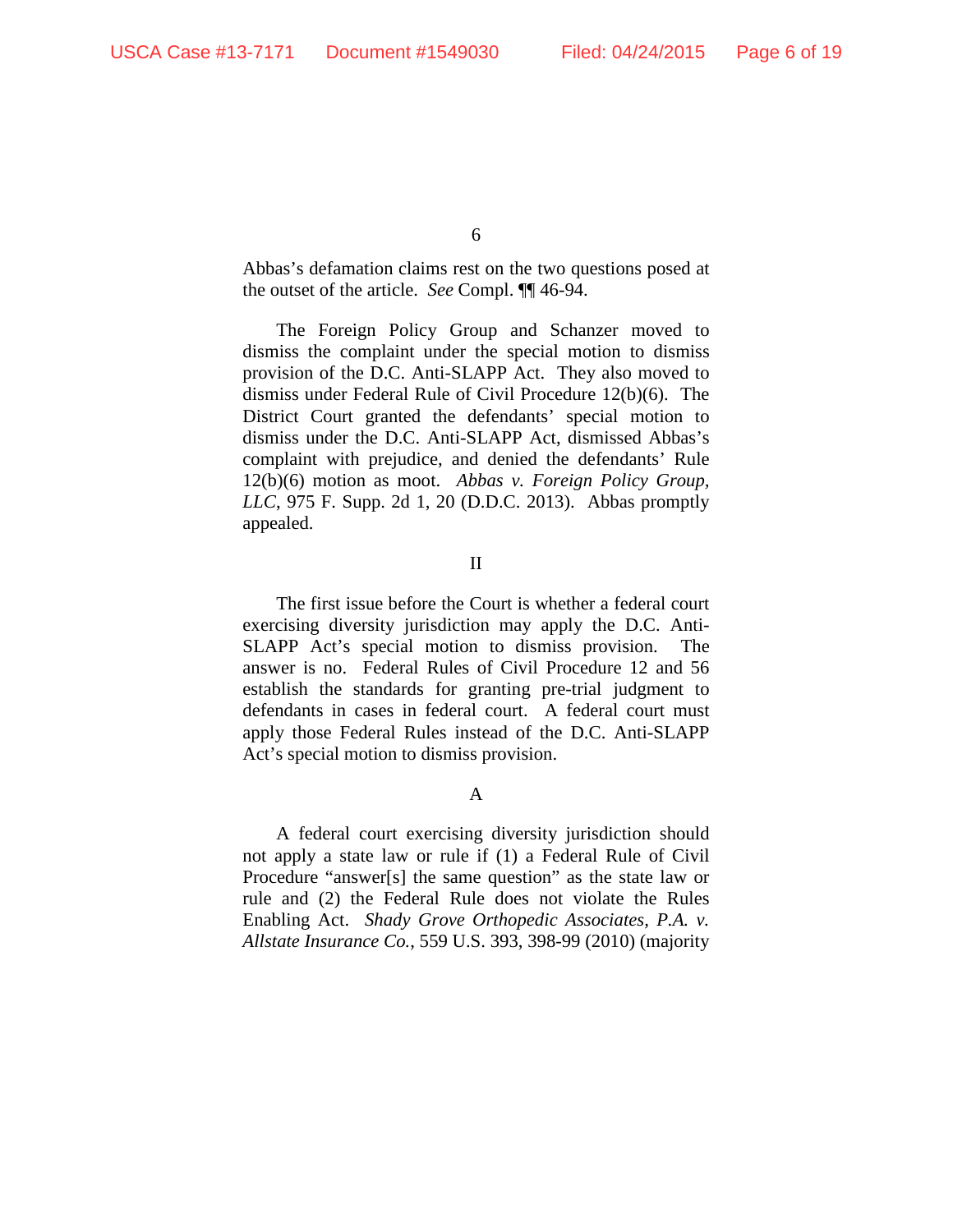opinion) (citing *Hanna v. Plumer*, 380 U.S. 460, 463-64  $(1965)$ <sup>1</sup>

For the category of cases that it covers, the D.C. Anti-SLAPP Act establishes the circumstances under which a court must dismiss a plaintiff's claim before trial – namely, when the court concludes that the plaintiff does not have a likelihood of success on the merits. But Federal Rules of Civil Procedure 12 and 56 "answer the same question" about the circumstances under which a court must dismiss a case before trial. And those Federal Rules answer that question differently: They do not require a plaintiff to show a likelihood of success on the merits.<sup>2</sup>

That difference matters. Under the Federal Rules, a plaintiff is generally entitled to trial if he or she meets the Rules 12 and 56 standards to overcome a motion to dismiss or for summary judgment. But the D.C. Anti-SLAPP Act nullifies that entitlement in certain cases. Under the D.C. Anti-SLAPP Act, the plaintiff is *not* able to get to trial just by meeting those Rules 12 and 56 standards. The D.C. Anti-SLAPP Act, in other words, conflicts with the Federal Rules by setting up an additional hurdle a plaintiff must jump over to get to trial.

In particular, under Federal Rule 12(b)(6), a plaintiff can overcome a motion to dismiss by simply alleging facts

 <sup>1</sup> In *Shady Grove*, Parts I and II-A of Justice Scalia's opinion commanded a majority of the Court. Those sections govern our analysis of whether a federal rule answers the same question as a state law. 2 Although D.C. is not a state, *Shady Grove*'s two-part

framework applies to federal court cases involving a local D.C. law. *See Burke v. Air Serv International, Inc.*, 685 F.3d 1102, 1107-08 (D.C. Cir. 2012).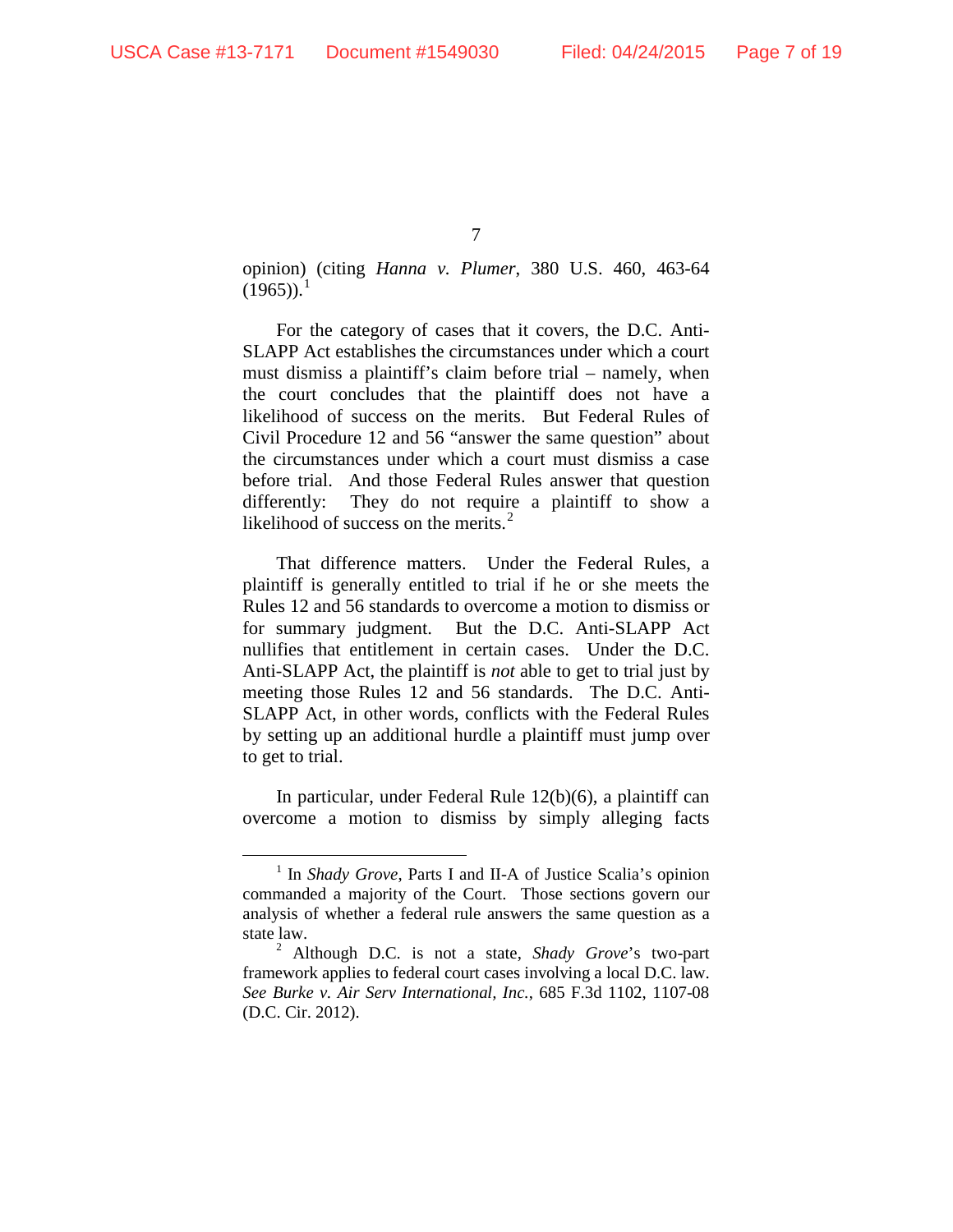sufficient to state a claim that is plausible on its face. *See Bell Atlantic Corp. v. Twombly*, 550 U.S. 544, 570 (2007). A well-pleaded complaint "may proceed even if it strikes a savvy judge that actual proof of the facts alleged is improbable." *Id.* at 556. If the complaint survives a motion to dismiss, a defendant may still move before trial for summary judgment under Rule 56. But Rule 56 permits summary judgment only "if the movant shows that there is no genuine dispute as to any material fact and the movant is entitled to judgment as a matter of law." Fed. R. Civ. P. 56(a). Rules 12 and 56 help form "an integrated program" for determining whether to grant pre-trial judgment in cases in federal court. *Makaeff v. Trump University, LLC*, 715 F.3d 254, 274 (9th Cir. 2013) (Kozinski, J., concurring); *see also Makaeff v. Trump University, LLC*, 736 F.3d 1180, 1188 (9th Cir. 2013) (Watford, J., dissenting from denial of rehearing en banc) (Rules 12 and 56 "establish the exclusive criteria for testing the legal and factual sufficiency of a claim in federal court.").

In short, unlike the D.C. Anti-SLAPP Act, the Federal Rules do not require a plaintiff to show a likelihood of success on the merits in order to avoid pre-trial dismissal. Under *Shady Grove*, therefore, we may not apply the D.C. Anti-SLAPP Act's special motion to dismiss provision.

To avoid that conclusion, the defendants in this case advance four basic arguments.

*First*, the defendants try to portray the D.C. Anti-SLAPP Act's special motion to dismiss provision as functionally identical to Federal Rule 56's summary judgment test. They creatively argue that the D.C. Anti-SLAPP Act's likelihood of success standard is just another way of describing the federal test for summary judgment. As they see it, the D.C. Anti-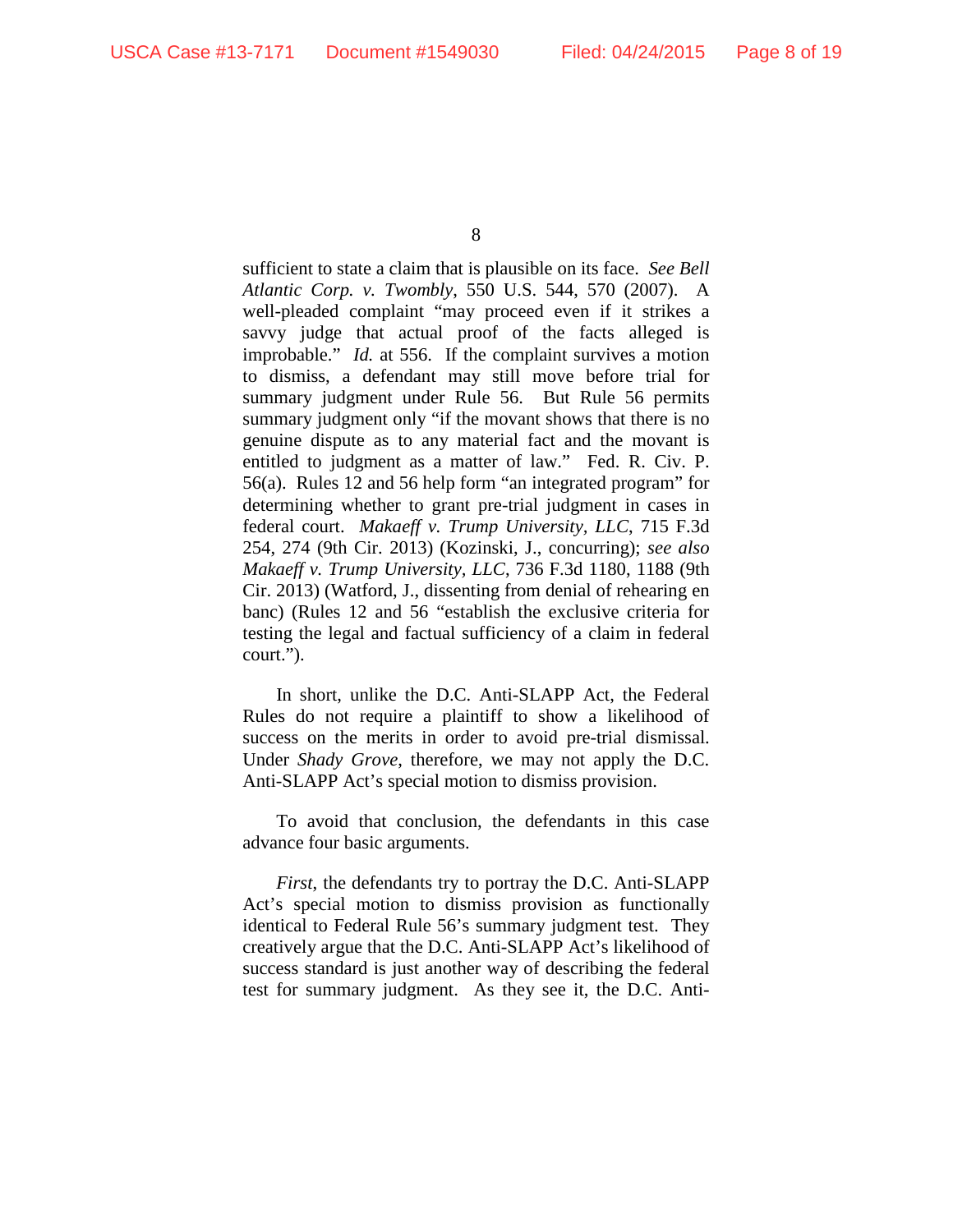SLAPP Act therefore does not conflict with the Federal Rules' comprehensive scheme for testing the sufficiency of a complaint. And they further say that state rules that answer the same question *in the same way* as the Federal Rules are not preempted under *Shady Grove*. Therefore, in their view, the D.C. Anti-SLAPP Act, taken as a whole, does not alter the standard for pre-trial dismissal or summary judgment, but simply layers a right to attorney's fees in this category of cases on top of the existing federal procedural scheme. *See*  D.C. Code § 16-5504 (D.C. Anti-SLAPP Act attorney's fees provision).

The main problem with the defendants' theory is that it requires the Court to re-write the special motion to dismiss provision. Had the D.C. Council simply wanted to permit courts to award attorney's fees to prevailing defendants in these kinds of defamation cases, it easily could have done so. But the D.C. Council instead enacted a new provision that answers the same question about the circumstances under which a court must grant pre-trial judgment to defendants. Moreover, the D.C. Court of Appeals has never interpreted the D.C. Anti-SLAPP Act's likelihood of success standard to simply mirror the standards imposed by Federal Rules 12 and 56. Put simply, the D.C. Anti-SLAPP Act's likelihood of success standard is different from and more difficult for plaintiffs to meet than the standards imposed by Federal Rules 12 and  $56<sup>3</sup>$ 

<sup>&</sup>lt;sup>3</sup> An interesting issue could arise if a State anti-SLAPP act did in fact exactly mirror Federal Rules 12 and 56. Would it still be preempted under *Shady Grove*? As defendants' argument suggests, the answer to that question could matter for attorney's fees and the like. But we need not address that hypothetical here because, as we have explained, the D.C Anti-SLAPP Act's dismissal standard does not exactly mirror Federal Rules 12 and 56.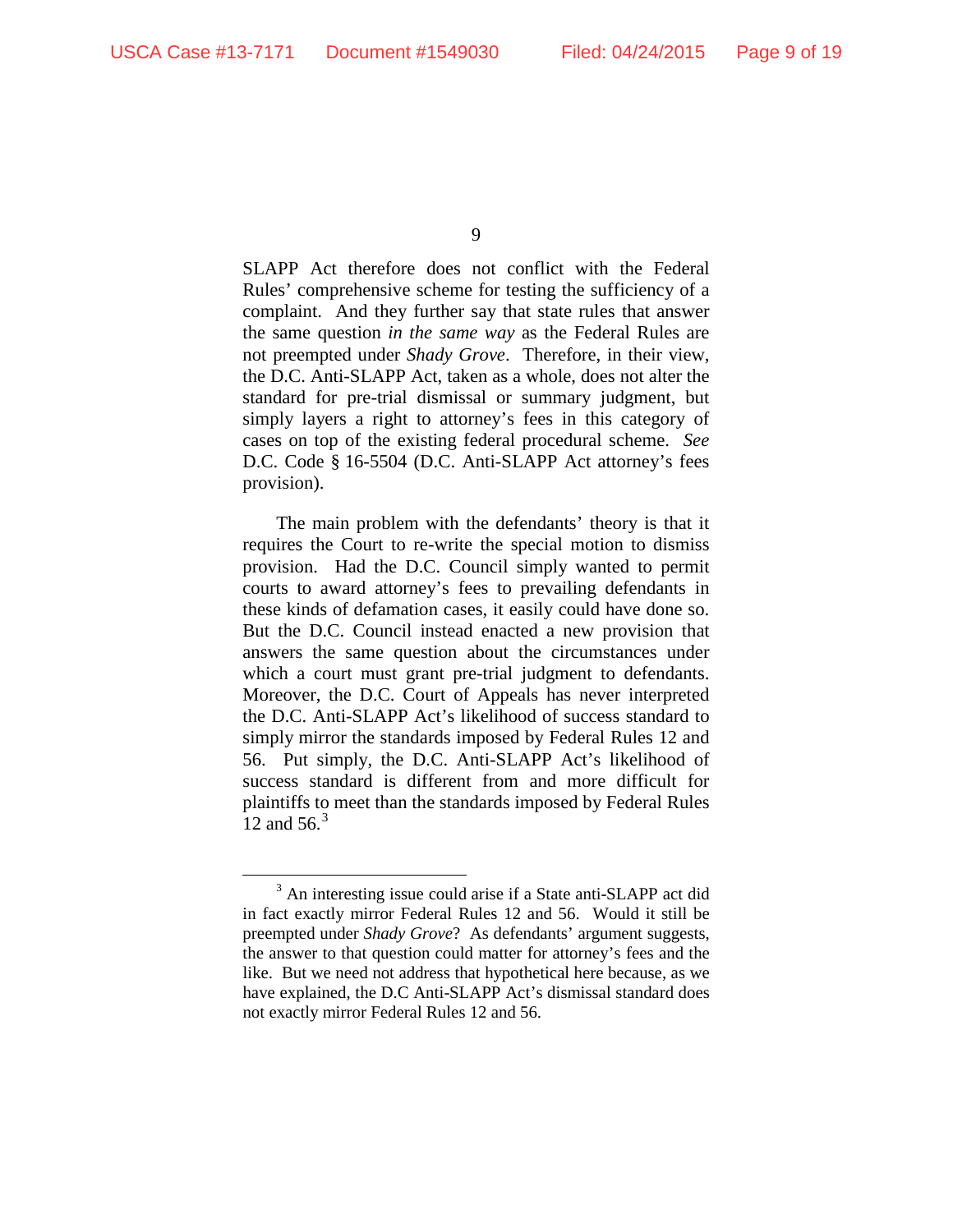*Second*, the defendants suggest that the special motion to dismiss provision embodies a substantive D.C. right not found in the Federal Rules – a form of qualified immunity shielding participants in public debate from tort liability.

Qualified immunity heightens the substantive showing a plaintiff must make in order to hold a defendant liable. To over-simplify for present purposes, qualified immunity allows defendants to avoid liability even when they may have violated the law so long as they acted reasonably. Qualified immunity (on its own) does not tell a court what showing is necessary at the motion to dismiss or summary judgment stages in order to dismiss a case before trial. Rather, Federal Rules 12 and 56 do that. The D.C. Anti-SLAPP Act, to use the words of the D.C. Court of Appeals, establishes a new "procedural mechanism" for dismissing certain cases before trial. *Doe No. 1 v. Burke*, 91 A.3d 1031, 1036 (D.C. 2014). And it differs from those Federal Rules.

*Third*, the defendants briefly point to the Private Securities Litigation Reform Act of 1995, which modified the pleading standards applicable in certain categories of securities cases. Pub. L. No. 104-67, 109 Stat. 737 (1995). They cite that Act as evidence that Federal Rules 12 and 56 do not foreclose the application of other pleading standards. But Congress, unlike the States or the District of Columbia, "has ultimate authority over the Federal Rules of Civil Procedure; it can create exceptions to an individual rule as it sees fit – either by directly amending the rule or by enacting a separate statute overriding it in certain instances." *Shady Grove*, 559 U.S. at 400 (majority opinion). Congress's decision to enact a heightened pleading standard for a small subset of federal question cases does not change the fact that Rules 12 and 56 otherwise "apply generally." *Id.*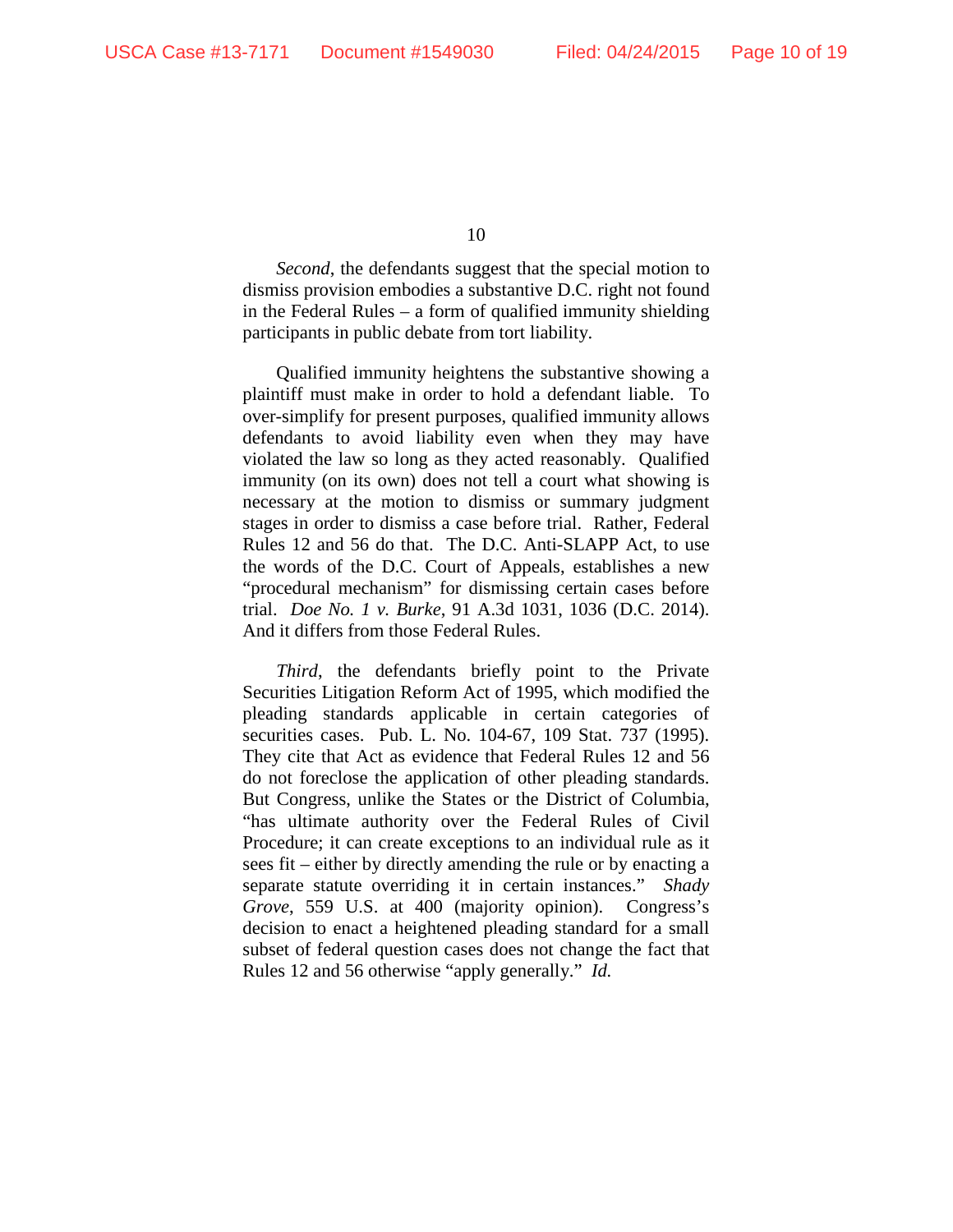*Fourth*, the defendants cite some other courts that have applied State anti-SLAPP acts' pretrial dismissal provisions notwithstanding Federal Rules 12 and 56. *See, e.g.*, *Godin v. Schencks*, 629 F.3d 79, 81, 92 (1st Cir. 2010); *Henry v. Lake Charles American Press, L.L.C.*, 566 F.3d 164, 168-69 (5th Cir. 2009); *United States ex rel. Newsham v. Lockheed Missiles & Space Co.*, 190 F.3d 963, 973 (9th Cir. 1999); *see generally* Charles Alan Wright et al., 19 *Federal Practice & Procedure* § 4509 (2d ed. 2014). That is true, but we agree with Judge Kozinski and Judge Watford that those decisions are ultimately not persuasive. *See Makaeff*, 736 F.3d at 1188 (Watford, J., dissenting from denial of rehearing en banc) ("California's anti-SLAPP statute impermissibly supplements the Federal Rules' criteria for pre-trial dismissal of an action."); *Makaeff*, 715 F.3d at 275 (Kozinski, J., concurring) ("Federal courts have no business applying exotic state procedural rules which, of necessity, disrupt the comprehensive scheme embodied in the Federal Rules.").

In short, Federal Rules 12 and 56 answer the same question as the Anti-SLAPP Act's special motion to dismiss provision. Under *Shady Grove*, Rules 12 and 56 therefore govern in diversity cases in federal court, unless Rules 12 and  $56$  violate the Rules Enabling Act.<sup>4</sup> We turn now to that question.

B

The Rules Enabling Act empowers the Supreme Court to "prescribe general rules of practice and procedure and rules of evidence" for cases in the lower federal courts. 28 U.S.C. § 2072(a). A Federal Rule of Civil Procedure violates the

 <sup>4</sup> Of course, the Federal Rule of Civil Procedure in question would not govern if the Rule was unconstitutional in some respect. There is no suggestion of unconstitutionality in this case.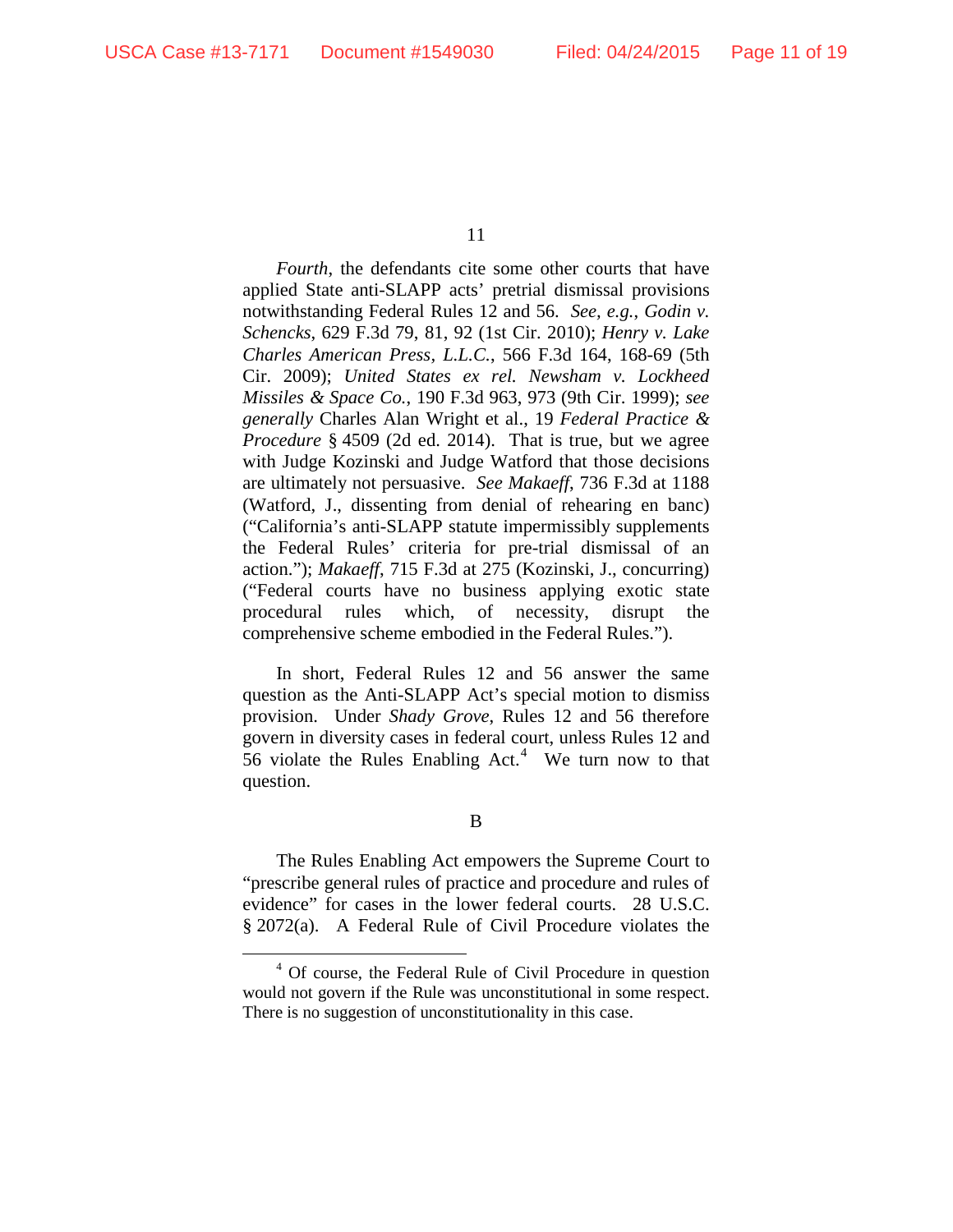Rules Enabling Act if it abridges, enlarges, or modifies any substantive right. *See id.* § 2072(b). So far, the Supreme Court has rejected every challenge to the Federal Rules that it has considered under the Rules Enabling Act. *See Shady Grove Orthopedic Associates, P.A. v. Allstate Insurance Co.*, 559 U.S. 393, 407 (2010) (plurality opinion of Scalia, J.). We need not take a long time here to explain that Federal Rules 12 and 56 are valid under the Rules Enabling Act.

In *Shady Grove*, the Supreme Court considered whether the Rule at issue there, Rule 23 of the Federal Rules of Civil Procedure, violated the Rules Enabling Act. The Court issued no majority opinion on the test used to analyze whether a Rule violates the Rules Enabling Act. Justice Scalia wrote an opinion for four Justices, and Justice Stevens wrote an opinion for only himself. The other four Justices did not directly address that issue.

Justice Scalia's plurality opinion for four Justices strictly followed a prior Supreme Court precedent, *Sibbach v. Wilson & Co.*, 312 U.S. 1 (1941). *See Shady Grove*, 559 U.S. at 407- 10 (plurality opinion). In *Sibbach*, the Supreme Court held that the test for whether a Federal Rule violates the Rules Enabling Act is whether that Rule "really regulates procedure" – that is, really regulates "the judicial process for enforcing rights and duties recognized by substantive law and for justly administering remedy and redress for disregard or infraction of them." *Sibbach*, 312 U.S. at 14; *see Hanna v. Plumer*, 380 U.S. 460, 464, 470-71 (1965) (applying *Sibbach*  test). By contrast to Justice Scalia's plurality opinion for four Justices, Justice Stevens's opinion in *Shady Grove* would have distinguished and limited *Sibbach*. *See Shady Grove*, 559 U.S. at 427-28 (Stevens, J., concurring in part and concurring in the judgment); *cf. id.* at 412 (plurality opinion)

<sup>12</sup>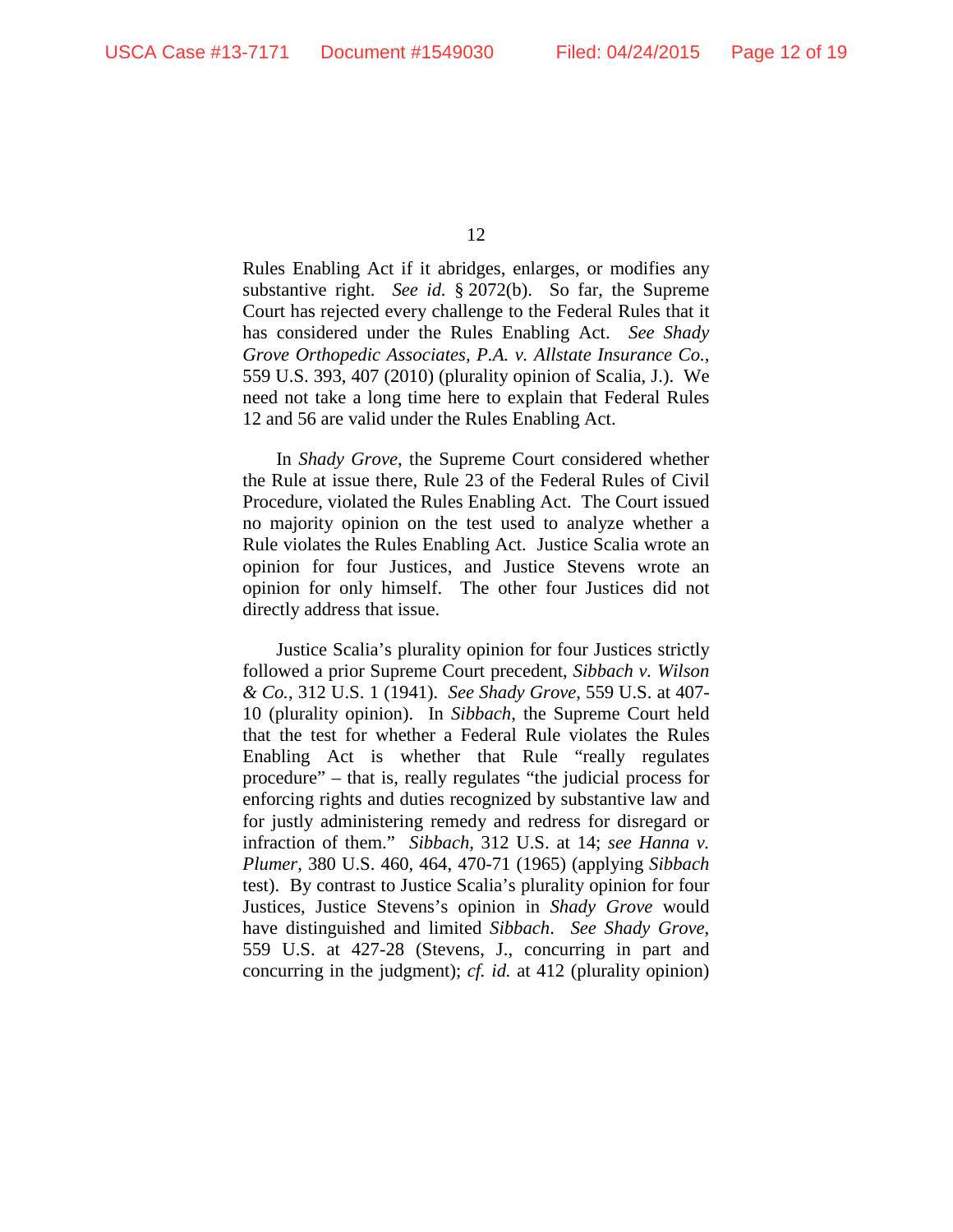("In reality, the concurrence seeks not to apply *Sibbach*, but to overrule it (or, what is the same, to rewrite it).").

So four Justices adopted one formulation. One Justice adopted a different formulation. And four Justices did not address the question. What should we do in the face of such an unresolved 4-1 disagreement? Neither the 4-Justice view nor the 1-Justice view on its own is binding in these unusual circumstances. Moreover, neither opinion can be considered the *Marks* middle ground or narrowest opinion, as the four Justices in dissent simply did not address the issue. *See generally Marks v. United States*, 430 U.S. 188 (1977); *cf. United States v. Duvall*, 740 F.3d 604, 609-11 (D.C. Cir. 2013) (Kavanaugh, J., concurring). In addition, on the precise question before us – whether the governing standard is still the *Sibbach* standard of "really regulates procedure" or instead something else – no common conclusion was articulated by the 4-Justice opinion and the 1-Justice opinion. Therefore, the answer for us, in these particular circumstances, is to follow the Supreme Court's pre-existing precedent in *Sibbach*. Unless and until the Supreme Court overrules or narrows its decision in *Sibbach*, that case remains good law and is binding on lower courts.

The *Sibbach* test is very simple to apply here. Under *Sibbach*, any federal rule that "really regulates procedure" is valid under the Rules Enabling Act. *Sibbach*, 312 U.S. at 14; *see also Shady Grove*, 559 U.S. at 410 (plurality opinion) (quoting that statement from *Sibbach*); *Hanna*, 380 U.S. at 464 (same). As the Supreme Court indicated in *Shady Grove*  (in a portion of the opinion that spoke for a majority), pleading standards and rules governing motions for summary judgment are procedural. *See Shady Grove*, 559 U.S. at 404 (majority opinion) (pleading standards and rules governing summary judgment are rules "addressed to procedure"). It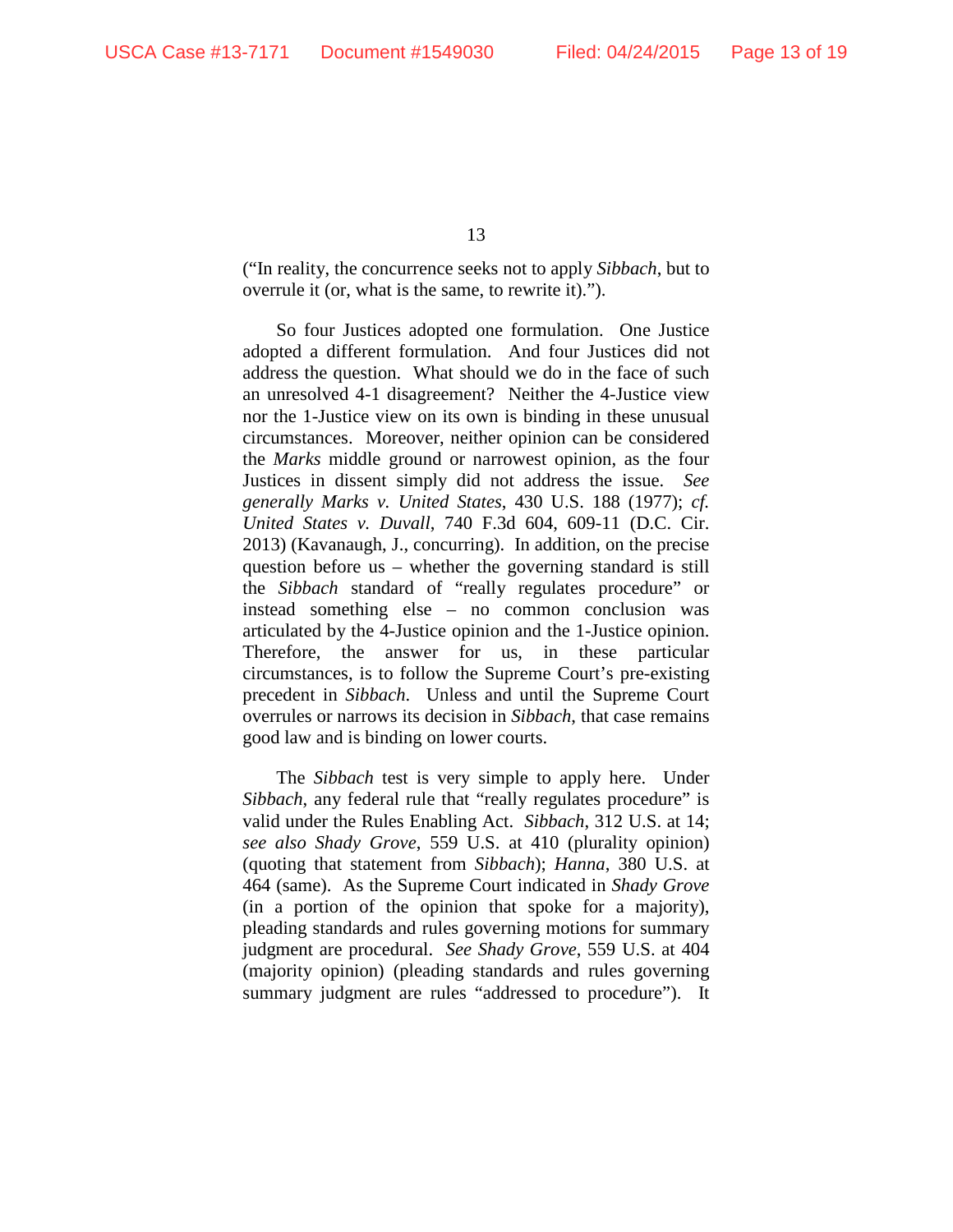follows that Rules 12 and 56 are valid under the Rules Enabling Act.

In sum, Federal Rules 12 and 56 answer the same question as the D.C. Anti-SLAPP Act, and those Federal Rules are valid under the Rules Enabling Act. A federal court exercising diversity jurisdiction therefore must apply Federal Rules 12 and 56 instead of the D.C. Anti-SLAPP Act's special motion to dismiss provision.<sup>5</sup>

## III

That conclusion does not end this appeal. The Court may affirm a district court judgment on "any ground the record supports" and that the "opposing party had a fair opportunity to address." *Jones v. Bernanke*, 557 F.3d 670, 676 (D.C. Cir. 2009) (internal quotation marks omitted); *see Washington-Baltimore Newspaper Guild, Local 35 v. Washington Post*, 959 F.2d 288, 292 n.3 (D.C. Cir. 1992).

During the District Court proceedings, in addition to their motion to dismiss under the D.C. Anti-SLAPP Act, the defendants also filed a motion to dismiss Abbas's complaint under Federal Rule 12(b)(6). In their Rule 12(b)(6) motion, the defendants argued that the complaint failed to state a claim under D.C. defamation law. The parties fully briefed that motion, but the District Court denied it as moot after

 $<sup>5</sup>$  After granting or denying a special motion to dismiss under</sup> the Anti-SLAPP Act, a court may grant attorney's fees and costs to the prevailing party. *See* D.C. Code § 16-5504. The Act does not purport to make attorney's fees available to parties who obtain dismissal by other means, such as under Federal Rule 12(b)(6). Therefore, although we conclude that the case should be dismissed under Rule 12(b)(6), attorney's fees under the Anti-SLAPP Act are not available to the defendants in this case.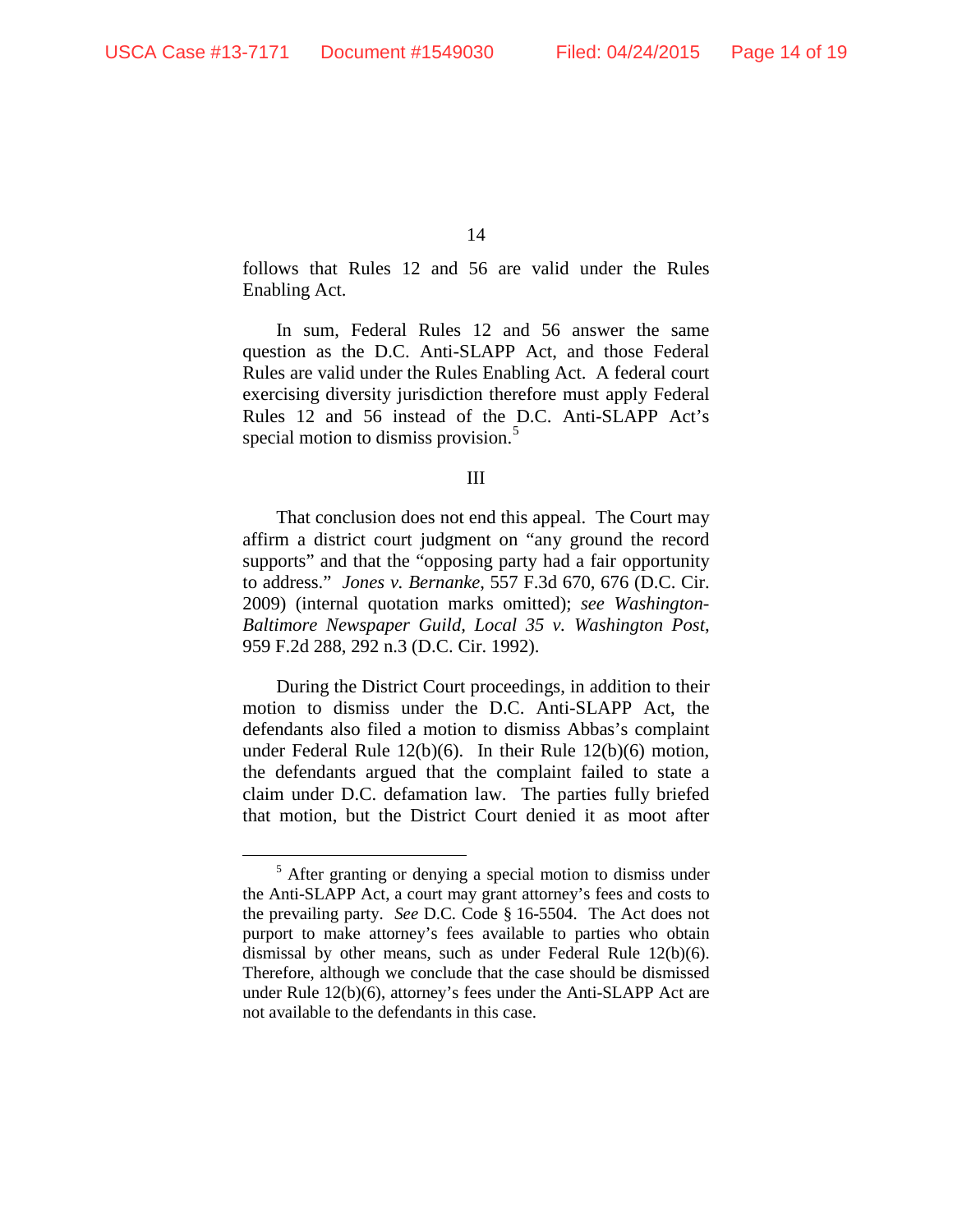granting the defendants' Anti-SLAPP Act special motion to dismiss. *Abbas v. Foreign Policy Group, LLC*, 975 F. Supp. 2d 1, 20 (D.D.C. 2013).As appellees in this court, the defendants have renewed their Rule 12(b)(6) arguments, and both parties have briefed the issue. We agree with the defendants that Rule 12(b)(6) requires dismissal of Abbas's complaint.

Dismissal under Rule 12(b)(6) is proper when a plaintiff has failed to plead "enough facts to state a claim to relief that is plausible on its face" and to nudge his claims "across the line from conceivable to plausible." *Bell Atlantic Corp. v. Twombly*, 550 U.S. 544, 570 (2007).

To establish liability for defamation under D.C. law, Abbas must show, among other things, that the defendants made a false and defamatory statement about him. *See Doe No. 1 v. Burke*, 91 A.3d 1031, 1044 (D.C. 2014). 6

In this case, however, Abbas's defamation claim focuses not on statements made in the article but rather on two

 $6$  To determine which jurisdiction's laws govern Abbas's defamation claim, we apply the choice-of-law rules of the jurisdiction in which we sit. *Wu v. Stomber*, 750 F.3d 944, 949 (D.C. Cir. 2014). D.C.'s choice-of-law rules "require that we apply the tort law of the jurisdiction that has the most significant relationship to the dispute." *Id.* (internal quotation marks omitted). That inquiry "requires that we consider where the injury occurred, where the conduct causing the injury occurred, the domicile, residence, nationality, place of incorporation and place of business of the parties, and the place where the relationship is centered." *Id.* (internal quotation marks omitted). In his complaint, Abbas alleges that the conduct that caused his injury took place in the District of Columbia. The defendants agree that D.C. law should govern. The parties relied on D.C. defamation law in briefing this appeal. We conclude that D.C. defamation law governs this dispute.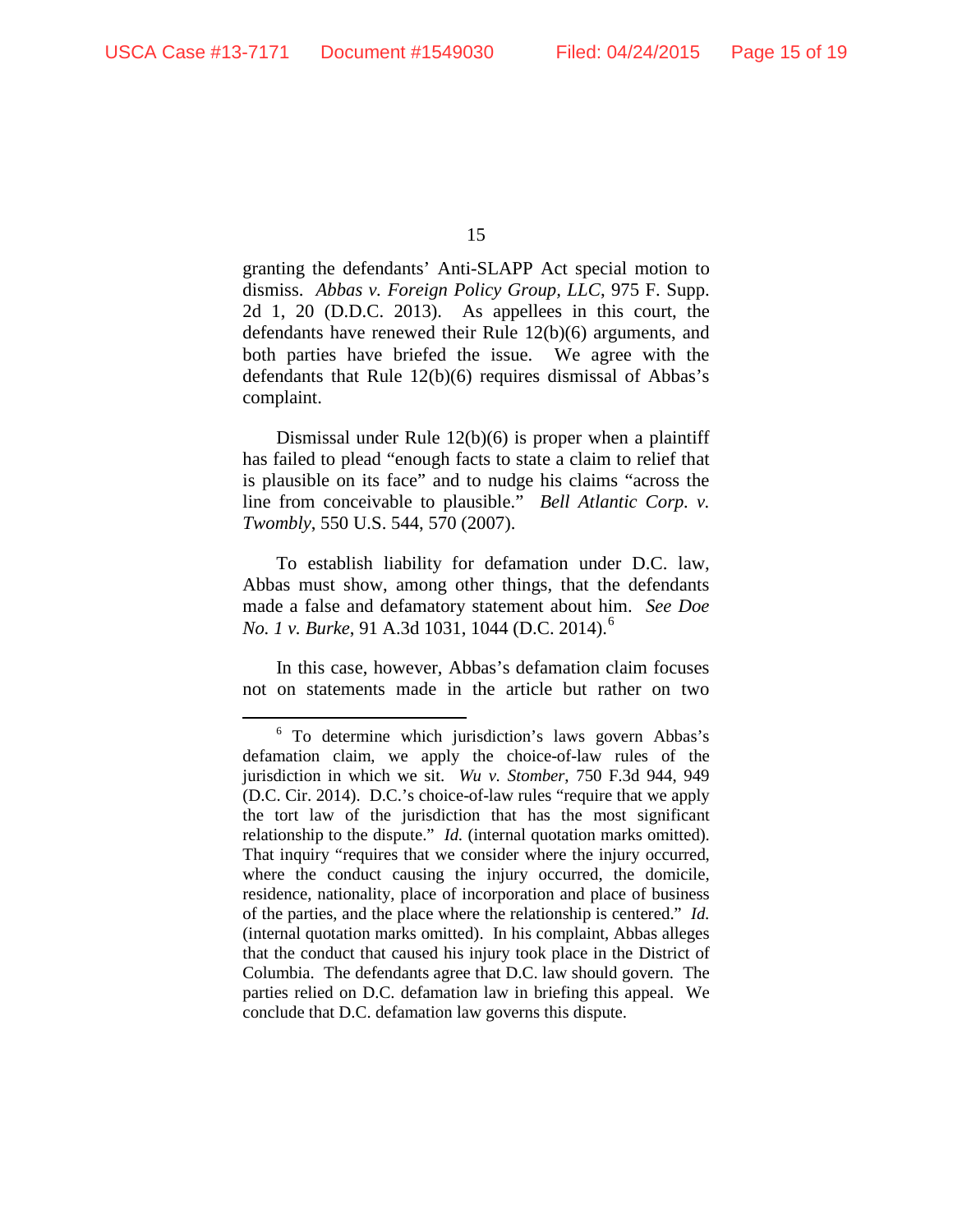questions posed in the article: "Are the sons of the Palestinian president growing rich off their father's system?" and "Have they enriched themselves at the expense of regular Palestinians – and even U.S. taxpayers?"

Those questions are not factual representations. The article does not say, for example, that the "sons of the Palestinian president are growing rich off their father's system" and "have enriched themselves at the expense of regular Palestinians and U.S. taxpayers."

Although the D.C. courts have not confronted the issue of whether questions can be defamatory, it is generally settled as a matter of defamation law in other jurisdictions that a question, "however embarrassing or unpleasant to its subject, is not accusation." *Chapin v. Knight-Ridder, Inc.*, 993 F.2d 1087, 1094 (4th Cir. 1993). Questions indicate a defendant's "lack of definitive knowledge about the issue." *Partington v. Bugliosi*, 56 F.3d 1147, 1157 (9th Cir. 1995). 7

For that reason, posing questions has rarely given rise to successful defamation claims in other jurisdictions. *See, e.g.*, *id.*; *Beverly Hills Foodland, Inc. v. United Food & Commercial Workers Union, Local 655*, 39 F.3d 191, 195-96 (8th Cir. 1994); *Chapin*, 993 F.2d at 1094; *Phantom Touring, Inc. v. Affiliated Publications*, 953 F.2d 724, 729-31 (1st Cir. 1992); 1 Robert D. Sack, *Sack on Defamation* § 2:4.8 (4th ed.

 $7$  To be sure, as Judge Sack notes and as case law bears out, questions that contain embedded factual assertions may sometimes form the basis for a successful defamation claim. *See* 1 Robert D. Sack, *Sack on Defamation* § 2:4.8 (4th ed. 2010) (quoting *Chapin*, 993 F.2d at 1094). For example, a question such as "Given that Jones repeatedly abused children, why is he still employed by the school district?" contains a factual assertion that Jones abused children. But that is not what we have here.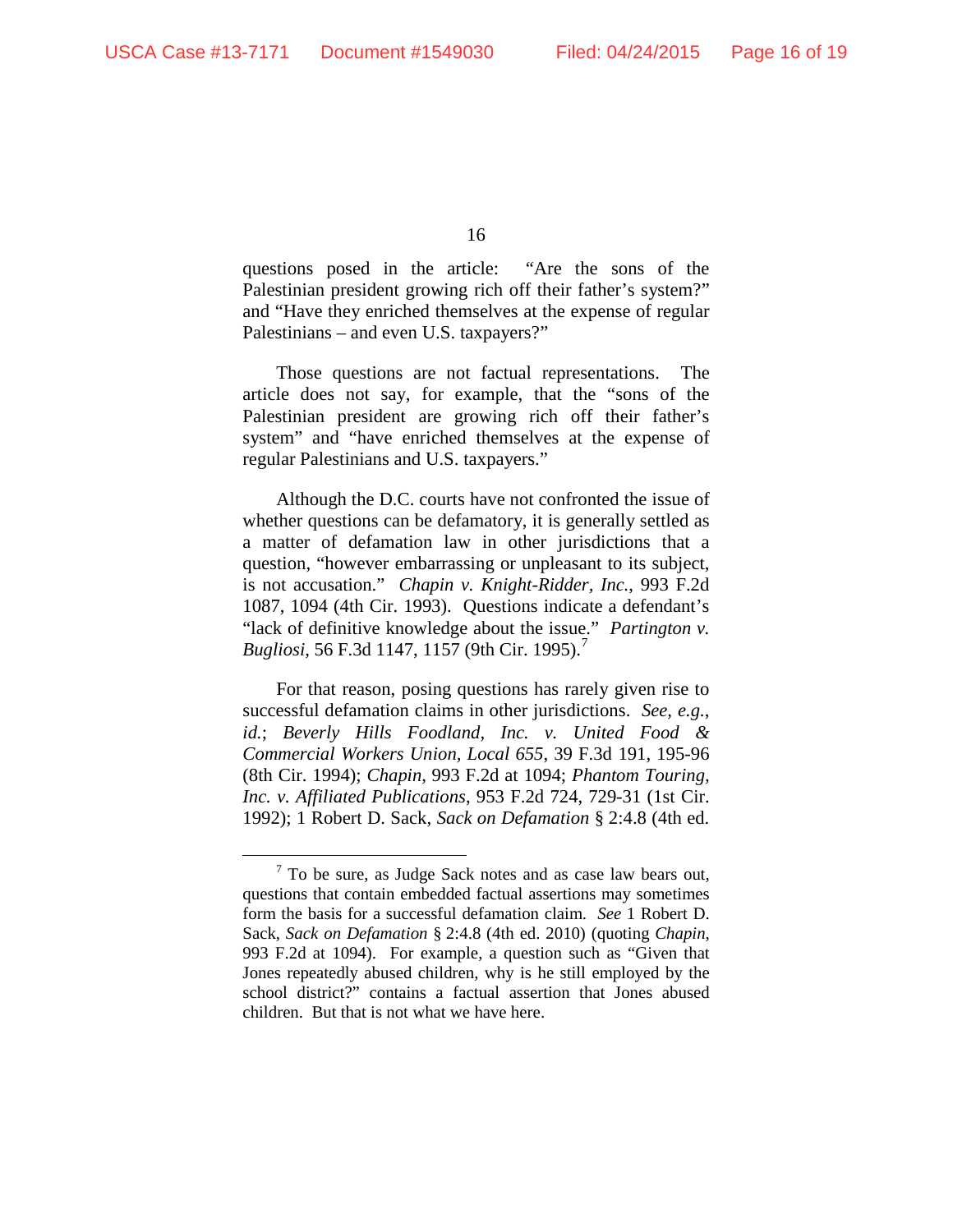2010). As Judge Sack's treatise cogently explains, albeit in a slightly different context, whether a question can give rise to a successful defamation claim "is significant. Reporters routinely and necessarily ask questions in order to obtain information, and the mere asking of a question may cast a shadow on the reputation of a person about whom the question is asked. But a genuine effort to obtain information cannot be defamatory. A contrary rule would render legitimate reporting impossible." 1 *Sack on Defamation*  § 2:4.8. Questions can be posed to explore, to inquire, to prompt further inquiry, to frame discussion, to initiate analysis, and the like. But questions are questions.

As a federal court exercising diversity jurisdiction and applying the general tenets of D.C. defamation law, we here follow the widely adopted defamation principle that questions are questions. After all, just imagine the severe infringement on free speech that would ensue in the alternative universe envisioned by Abbas. Is the Mayor a thief? Is the quarterback a cheater? Did the Governor accept bribes? Did the CEO pay her taxes? Did the baseball star take steroids? Questions like that appear all the time in news reports and on blogs, in tweets and on cable shows. And all such questions could be actionable under Abbas's novel defamation theory. But D.C. law has not previously extended defamation liability to those kinds of questions.

Of course, some commentators and journalists use questions – such as the classic "Is the President a crook?" – as tools to raise doubts (sometimes unfairly) about a person's activities or character while simultaneously avoiding defamation liability. After all, a question's wording or tone or context sometimes may be read as *implying* the writer's answer to that question. But to make out a defamation by implication claim even in cases involving affirmative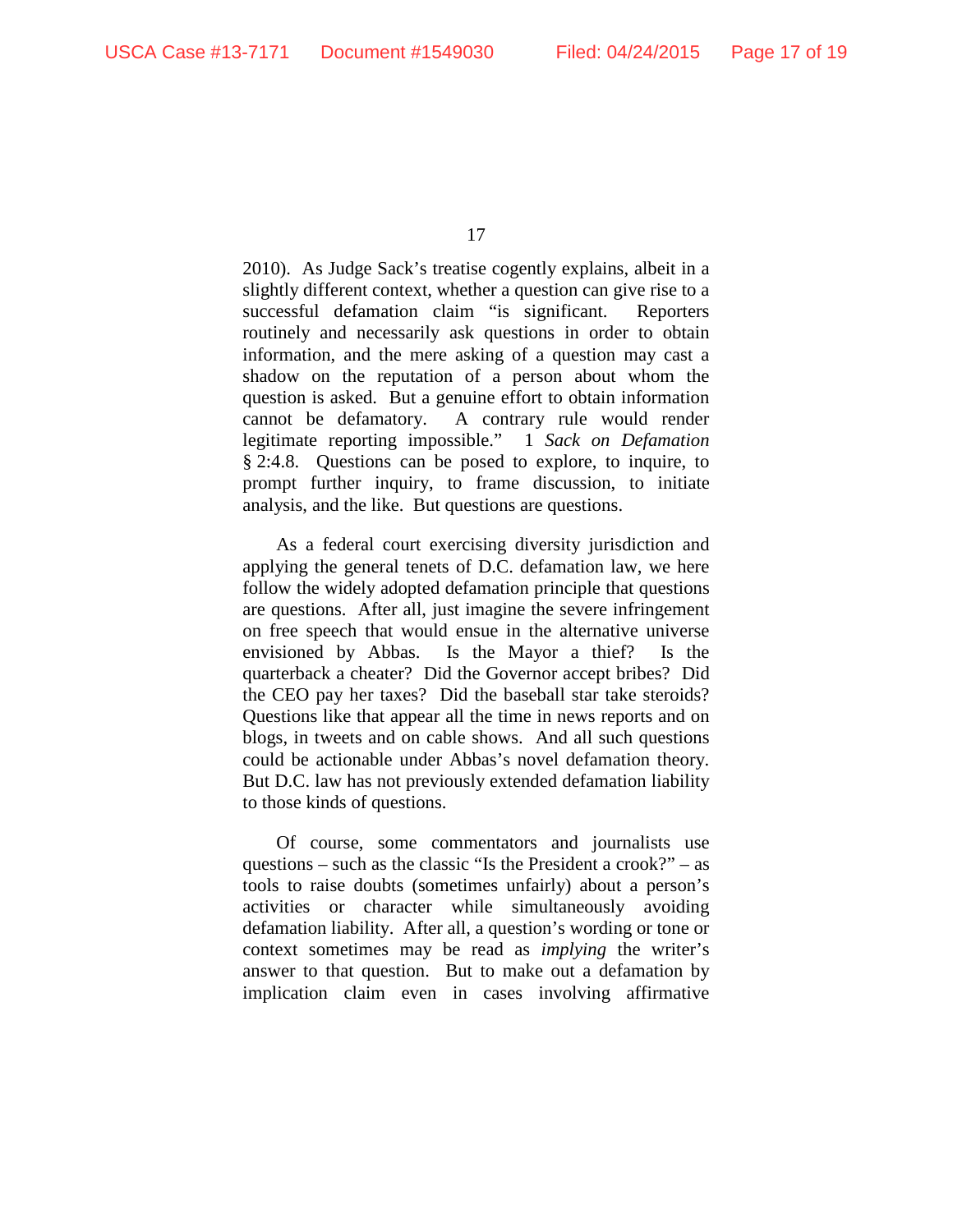statements, D.C. law requires an "especially rigorous showing." *Guilford Transportation Industries, Inc. v. Wilner*, 760 A.2d 580, 596 (D.C. 2000) (quoting *Chapin*, 993 F.2d at 1092-93). And Abbas has not cited any D.C. case allowing a defamation by implication claim based on mere questions. The reason for the absence of such D.C. case law seems evident. There is no good or predictable way to neatly divide (i) the questions that are routinely posed in America's robust public forums from (ii) the kinds of questions that would be actionable as defamation by implication under Abbas's theory. Abbas's theory would thus necessarily ensnare a substantial amount of speech that is essential to the marketplace of ideas and would dramatically chill the freedom of speech in the District of Columbia. We will not usher D.C. law down such a new and uncertain road.

In short, the questions posed in the article at issue in this case do not suffice for Abbas to make out a defamation claim under D.C. law. The defendants are therefore entitled to dismissal of Abbas's defamation claim under Rule  $12(b)(6)$ .<sup>8</sup>

## IV

Applying the Anti-SLAPP Act, the District Court dismissed Abbas's complaint with prejudice. Although we have relied on alternative grounds to affirm the dismissal, we likewise conclude that dismissal should be with prejudice. Dismissal with prejudice is warranted when "the allegation of

 <sup>8</sup> The defendants offer other bases for dismissal under Rule 12(b)(6). They allege that Abbas is a public figure and that he failed to demonstrate actual malice in his complaint. They also claim that the District of Columbia's fair comment privilege protects the defendants from liability. Having already decided in the defendants' favor on other grounds, we need not reach those alternative arguments.